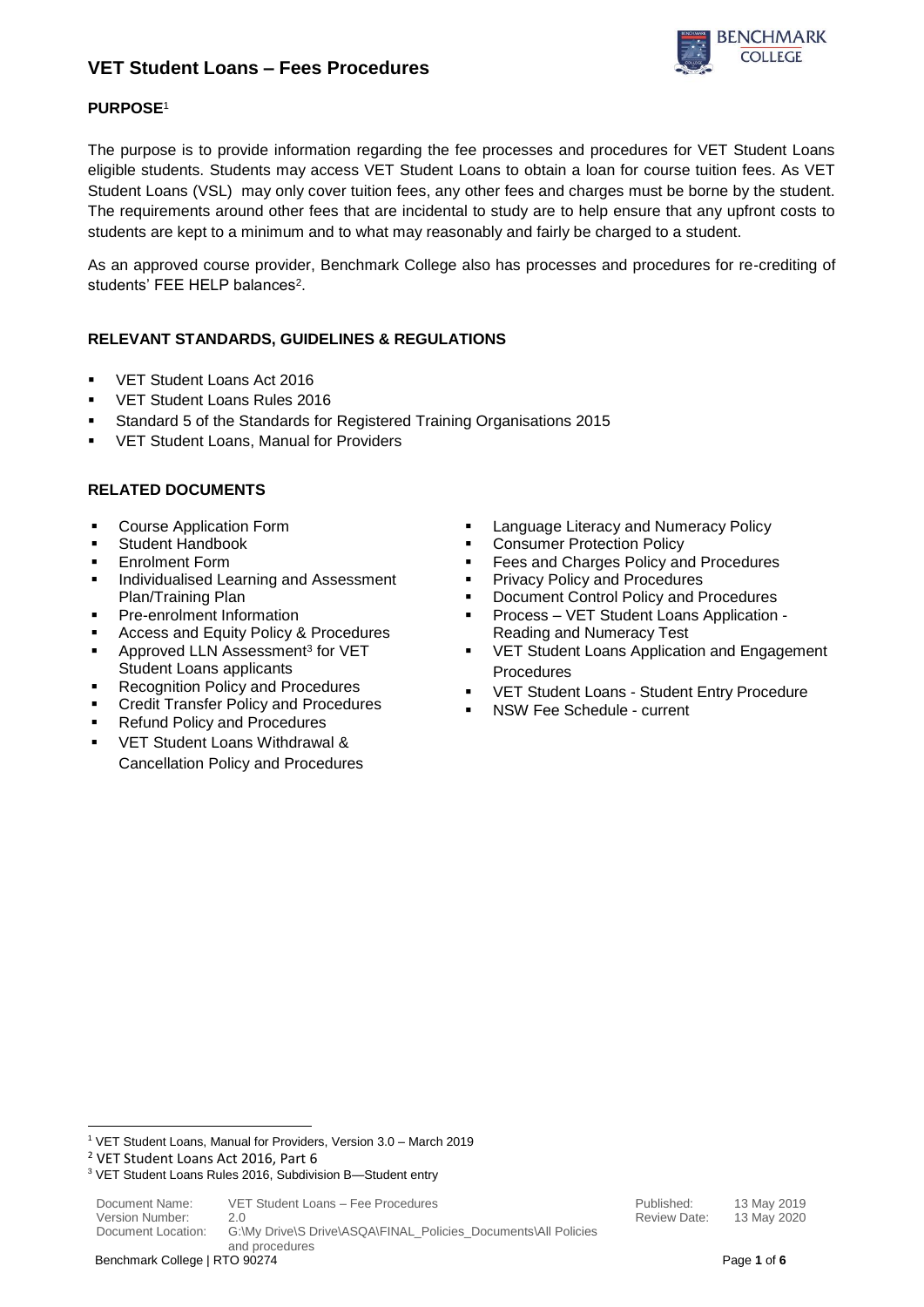

### **PROCESSES AND PROCEDURES**

### **1. Determining tuition fees**<sup>4</sup>

Tuition fees are determined for each approved course offered<sup>5</sup>.

Benchmark College (the College) does **not**:

- Charge different fees based on whether a student pays upfront or requests a loan or pays prior to a certain date before the census day
- Charge fees payable for anything other than:
	- o assessing academic suitability for the course,
	- o enrolment, tuition and assessment for the course and
	- o award of a qualification for completion of the course
- Charge fines or penalties to a VSL student
- **•** Charge for a good or service that is not essential for all or part of the course<sup>6</sup>.

#### *Student not liable for covered fees*

When a student enrols in an approved course, the student is provided with a written statement as to whether or not the enrolment is accepted on the basis that some or all of the tuition fees for the course will be covered by a VET student loan<sup>7</sup>. This statement is called the 'VET Student Loan statement of covered fees'.

Benchmark College does **not** ask the student to **pay the amount of the covered fees**.

#### *Providing and publishing fee information for students*

Before enrolling a student in an approved course, Benchmark College provides student information about the tuition fees for the course and any fees other than tuition fees (such as incidental fees) that are payable for the course<sup>8</sup>.

Tuition fees are published on the Benchmark College website (NSW Fee Schedule) no later than the day before a student enrols in a course (on the basis that some or all of the fees are covered by a VET student loan)<sup>9</sup>.

#### *Giving the Secretary a list of fees*

Fees charged for each approved course under the VET Student Loans program<sup>10</sup> including the tuition fees for each part of the course<sup>11</sup> are available via the *My Skills* website [\(www.myskills.gov.au\)](http://www.myskills.gov.au/). The list is updated whenever there is a change to the fees charged for the course<sup>12</sup>.

Benchmark College (the College) has published course fees on the **MySkills website** for all VSL approved courses. The fees for each calendar year must be published by uploading the information to MySkills by 1 December of the previous year, or prior to enrolling students in approved courses, whichever is the earlier.

Document Location: G:\My Drive\S Drive\ASQA\FINAL\_Policies\_Documents\All Policies and procedures

**<sup>.</sup>** <sup>4</sup> VET Student Loans, Manual for Providers, Version 3.0 – March 2019

<sup>5</sup> VET Student Loans Act 2016 [55]

<sup>6</sup> VET Student Loans Rules 2016 [118] <sup>7</sup> VET Student Loans Act 2016 [56]

<sup>8</sup> VET Student Loans Rules 2016 [98(2)(b) and (c)]

<sup>&</sup>lt;sup>9</sup> VET Student Loans Act 2016 [57(b)].

<sup>10</sup> VET Student Loans Rules 2016 [[Rules s 115(3)]

<sup>11</sup> VET Student Loans Rules 2016 [115(1)] <sup>12</sup> VET Student Loans Rules 2016 [115(2)].

Document Name: VET Student Loans – Fee Procedures entity of the Mublished: 13 May 2019

Version Number: 2.0 Review Date: 13 May 2020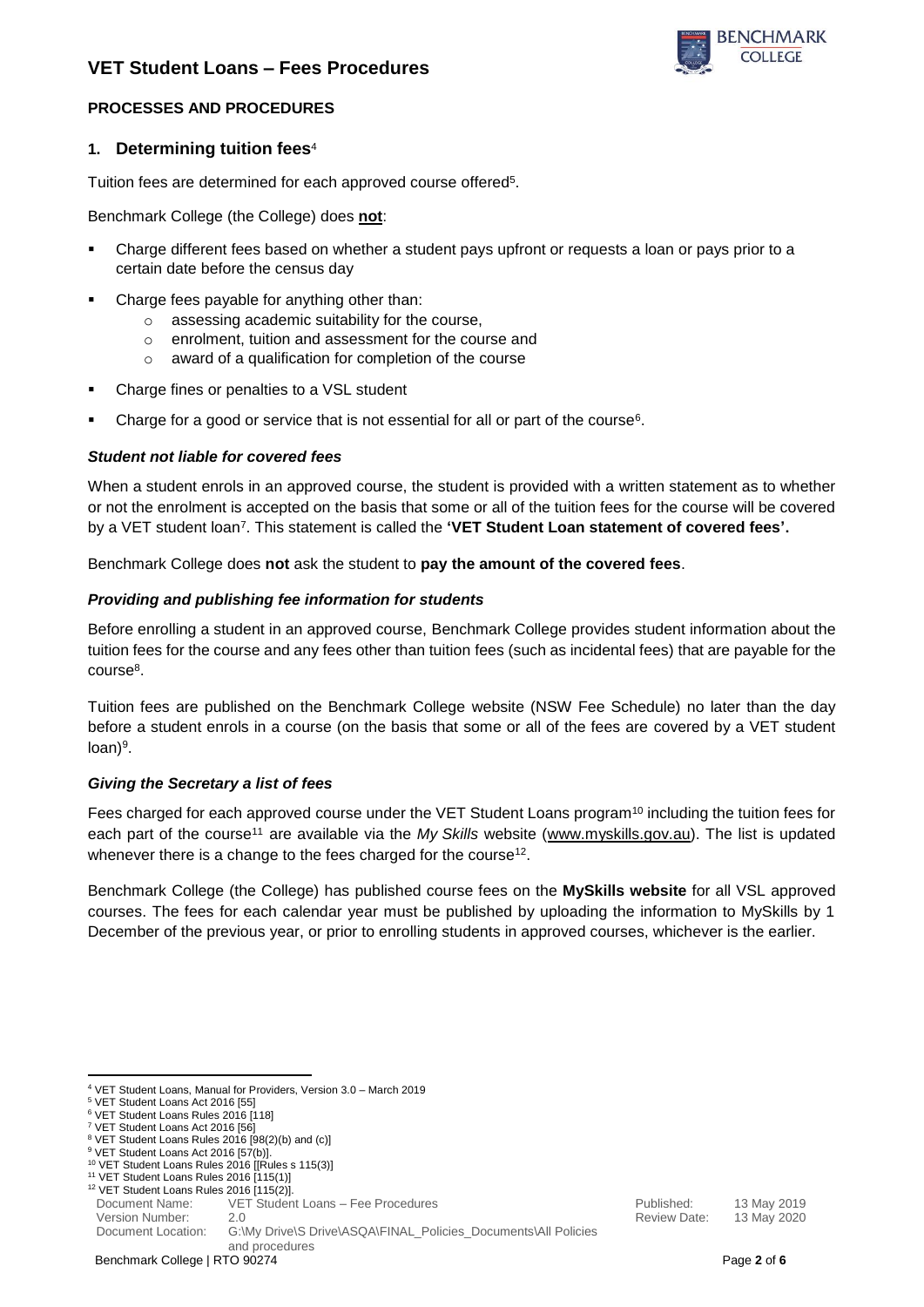



#### *Refund of tuition fees where student withdraws by the census day*

Where a student withdraws their enrolment in an approved course on or before the census day, they do **not** incur tuition fees for the course or part of the course, to which the census day applies<sup>13</sup>.

This applies to all of the tuition fees for the course or part of the course to which the census day relates, including:

- VET Student Loans covered fees
- any gap fees
- upfront payment of tuition fees
- gap fees or tuition fees paid through a loan from the College.

Where the student has paid tuition fees upfront to the College or through a loan from the College, the College must refund this amount to the student.

For further information related to withdrawing, refer to the VET Student Loans Withdrawal Policy and Procedures. For refund information, refer to the Refunds Policy and Procedures.

### *Charging of tuition fees*

The following sections re 'Fee periods,' 'Length of fee periods,' 'Charging tuition fees over periods of the course' and 'Exemption from fee period requirements to comply with State or Territory funding arrangements' apply to the charging of tuition fees.

#### *Fees other than tuition*

Benchmark College does **not** charge fees other than tuition fees unless processes and procedures are available for ensuring that students understand the following:

- that the fees are not for tuition
- the purpose of the fees
- the student's total liability for the fees
- $\bullet$  when and how the fees are to be paid<sup>14</sup>.

### *Fees that cannot be charged*

Benchmark College does **not** require fees to be paid for:

- assessments to determine whether a student is academically suited to undertake a course and
- **E** applying for enrolment, or enrolling in, an approved course<sup>15</sup>.

### **1.1 Recognition of Prior Learning (RPL) Fees**

Students can access a loan for a tuition fee that covers the charge for the assessment of RPL, as for other tuition fees.

Fees for RPL are listed in the current NSW Fee Schedule, additional charges are outlined in this schedule - if Gap training is required. Fees for RPL are spread across at least three census days over three periods for the course.

**<sup>.</sup>** <sup>13</sup> VET Student Loans Act 2016 [58].

<sup>14</sup> VET Student Loans Rules 2016 [93(1)]

<sup>15</sup> VET Student Loans Rules 2016 [93(2)]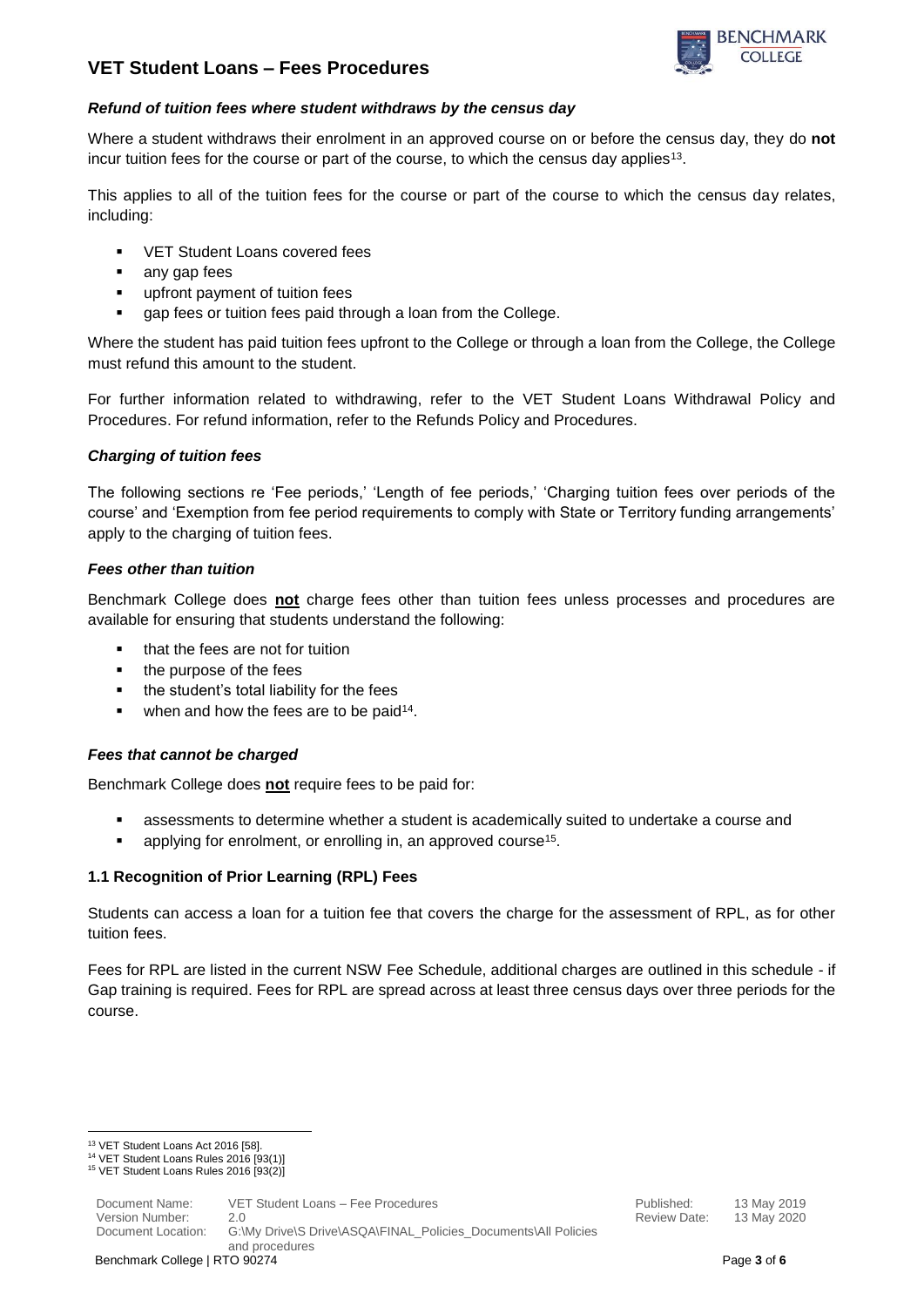

## **1.2 Fee periods**

Benchmark College determines at least three fee periods for an approved course and may determine different fee periods for different students. For example, trainee students may have different fee periods (depending on their Training Contract)<sup>16</sup>.

The fee periods of the course are sequential and together equal the duration of the course, be of equal (or approximately equal) length based on the estimated duration of the course and each contain at least one census day for the course<sup>17</sup>.

This ensures students incur debts as they progress through a course and not in one hit at the commencement of the course.

### *Length of fee periods*

The length of a fee-period depends on the duration of the course. Courses are structured so that there is sufficient time between enrolment and the start of a course to accommodate the two business-day gap for requesting a loan and issuing invoices.

There is a minimum of one census day in each fee period and they are reasonably sequential and proportionate.

The length of fee periods that are yet to start may be changed proportionally to the change in time for the overall duration of the course. However, the changed fee periods must be of equal, or approximately equal length. For example, if a student switches from full time to part time study the length of their course – and consequently of their fee periods  $-$  may increase<sup>18</sup>.

It will also allow students to indicate to the department their progression and engagement throughout their course in order to continue to access the loan.

### *Charging tuition fees over periods for a course*

Tuition fees for an approved course are charged as follows:

Fees covered by VET Student Loans, and any other tuition fees, are reasonably apportioned over:

- o the fee periods for the course, and
- o the parts of the course included in the fee periods, and
- $\circ$  none of the tuition fees for the course are to be payable outside a fee period for the course<sup>19</sup>.

### *Example of fee periods*

| <b>Distribution of fees</b> |         |                            |                            |               |
|-----------------------------|---------|----------------------------|----------------------------|---------------|
| Total course cost \$10,950  |         | Course Ioan cap \$10,050   |                            |               |
| 1 <sup>st</sup> Fee period  |         | 2 <sup>nd</sup> Fee period | 3rd Fee period             |               |
| 1 <sup>st</sup> census day  |         | 2 <sup>nd</sup> census day | 3 <sup>rd</sup> census day | <b>Totals</b> |
| Loan amount                 | \$3,350 | \$3,350                    | \$3,350                    | \$10,050      |
| Gap fee                     | \$300   | \$300                      | \$300                      | \$900         |
| <b>Total</b>                | \$3,650 | \$3,650                    | \$3,650                    | \$10,950      |

**<sup>.</sup>** <sup>16</sup> VET Student Loans Rules 2016 [123]

<sup>17</sup> VET Student Loans Rules 2016 [123(2)]

<sup>18</sup> VET Student Loans Rules 2016 [123(3)] <sup>19</sup> VET Student Loans Rules 2016 [122]

Document Name: VET Student Loans – Fee Procedures entitled and the Mublished: 13 May 2019

Version Number: 2.0 Review Date: 13 May 2020

Document Location: G:\My Drive\S Drive\ASQA\FINAL\_Policies\_Documents\All Policies and procedures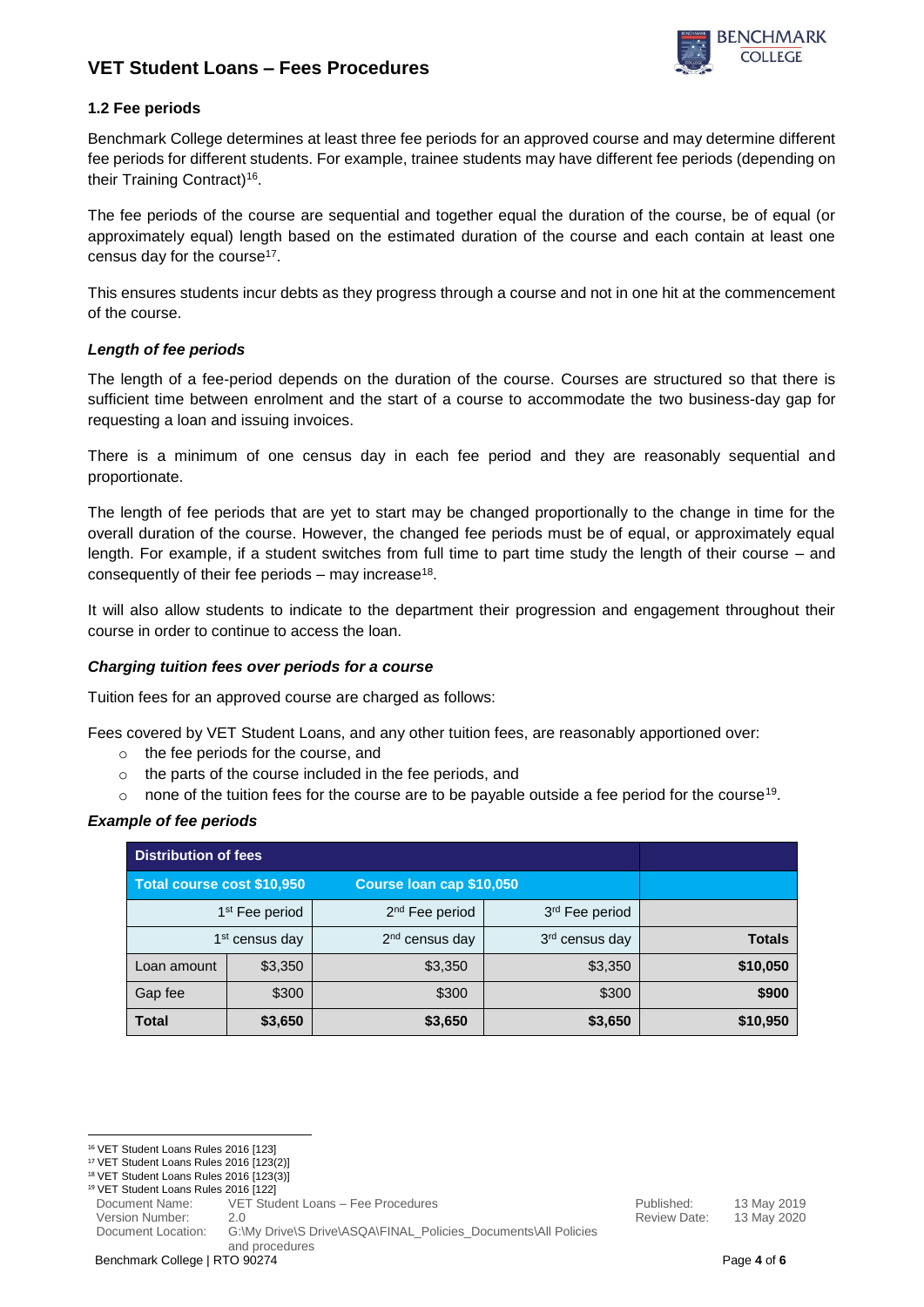

Benchmark College may charge on the basis of an estimate of tuition fees if at the time the course begins if the following are not known:

- the total of the tuition fees for the course, or
- the duration of the course, or
- $\bullet$  whether a student will need to pay all of the tuition fees usually payable for the course<sup>20</sup>.

The estimate does not exceed the maximum tuition fees mentioned in marketing of the course. If the actual total of the tuition fees for the course exceeds the estimate, Benchmark College may charge the excess only during the final fee period for the course.

#### *Fee periods and complying with State or Territory funding arrangements*

Benchmark College does not have to comply with the fee period requirements if compliance with these requirements would be inconsistent with an arrangement made with an authority of a State or Territory, and:

- Benchmark College is fully complying with that arrangement, and
- Benchmark College has provided a written notice to the Secretary describing the arrangement, Benchmark College's full compliance with the arrangement, and how the arrangement prevents Benchmark College from complying with the above and the extent of the non-compliance<sup>21</sup>.

Benchmark College gives written notice to the Secretary of fee periods and complying with State or Territory funding arrangements by accessing the provider online enquiry form at: <https://www.education.gov.au/information-vet-student-loans-approved-providers>

#### **1.3 Variations to tuition fees**

Benchmark College (the College) only varies a published tuition fee for a course or a part of a course under the following circumstances:

- if the Secretary has given the College written approval of the proposed variation, or
- if the change:
	- o occurs before the published census date; and
	- $\circ$  does not disadvantage students enrolled in, or seeking to enrol in that course or part of the course; and
	- $\circ$  is necessary to correct an administrative error or deal with a change in circumstances<sup>22</sup>.

While the College does not need to notify the department of variations to tuition fees that do not disadvantage students, the College publishes the varied information on the website as soon as practicable after making that decision.

This section does not apply in relation to a course offered under an arrangement that:

- was entered into between the College and an employer or industry body and
- $\blacksquare$  limits or restricts enrolments in some or all of the places in the course<sup>23</sup>.

#### *Variations to tuition fees that disadvantage students*

Approval of the Secretary of the department is required for proposed variations that will disadvantage students, such as increasing a tuition fee $24$ .

**.** 

Document Name: VET Student Loans – Fee Procedures entity of the Mublished: 13 May 2019 Version Number: 2.0 Review Date: 13 May 2020

Document Location: G:\My Drive\S Drive\ASQA\FINAL\_Policies\_Documents\All Policies and procedures

<sup>20</sup> VET Student Loans Rules 2016 [122(2)]

<sup>21</sup> VET Student Loans Rules 2016 [124]

<sup>22</sup> VET Student Loans Rules 2016 [126(1)]

<sup>23</sup> VET Student Loans Rules 2016 [126(3)]

<sup>&</sup>lt;sup>24</sup> VET Student Loans Rules 2016 [126]